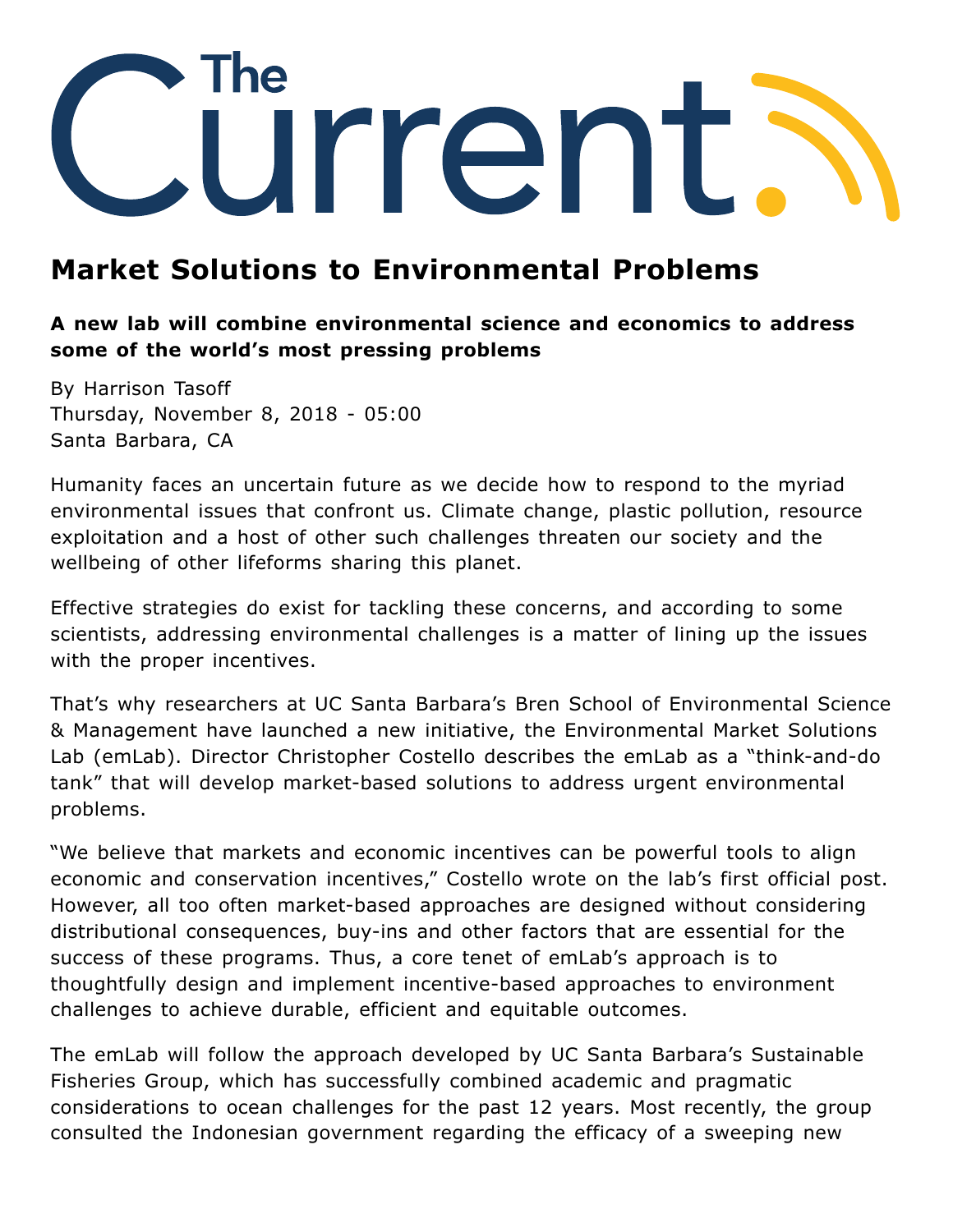fishery policy.

Indonesia had been battling illegal fishing for many years, and as of 2013, had the 15<sup>th</sup> highest level of illegal fishing in the world. In late 2014, the country banned all foreign made, owned and operated fishing vessels from its national waters, and the minister of Marine Affairs and Fisheries wanted an independent assessment of how well the law was working. The group used data from satellite beacons — which all large vessels are required to have  $-$  as well as satellite images of nighttime lights in the ocean to track fishing activities in the country's exclusive economic zone.

The Sustainable Fisheries Group [determined](http://www.news.ucsb.edu/2018/018811/fighting-illegal-fishing) that foreign fishing had plummeted to nearly zero as a result of the new policy. In 2016, Indonesia ranked 86 on a list of countries with the highest fishing from foreign fleets. The group has continued their collaboration with Indonesia, working to analyze the potential benefits of various fishery reforms.

#### $\sqrt{?}$

Foreign fishing in Indonesian waters dropped precipitously after the country enacted its fishery reforms.

### **Photo Credit:** REN CABRAL

After years of proposing innovative and successful conservation solutions, the researchers at the Sustainable Fisheries Group realized that the same kinds of questions and challenges were arising in different domains. For instance, many of the insights gleaned from managing a tuna stock can be transferred to the management of other global commons, such as climate change. For one, both issues are transboundary: One country's catch affects all the others just like one country's emissions affects all other countries. Both tuna fishing and climate change are also heterogeneous issues. Different countries have varying levels of influence on the fishery, and feel the effects to differing degrees. Similarly, some countries have an outsized effect on climate change, while others may feel the consequences more acutely.

"We quickly realized that we could contribute to a much broader class of global challenges, developing more equitable and efficient incentive-based solutions," Costello said. Accordingly, the researchers developed emLab as a new research center focused on addressing some of the world's most pressing environmental problems.

In fact, the emLab builds on to what Costello and Sustainable Fisheries Group cofounder [Steve Gaines](http://www.bren.ucsb.edu/people/Faculty/steven_gaines.htm) initially had in mind for their research. In 2003, the two researchers pitched the idea of an environmental solutions center to Microsoft cofounder Paul Allen. He was intrigued, and agreed to fund several workshops to explore the possibilities. Two years later, Costello and Gaines presented several examples of projects the center could address.